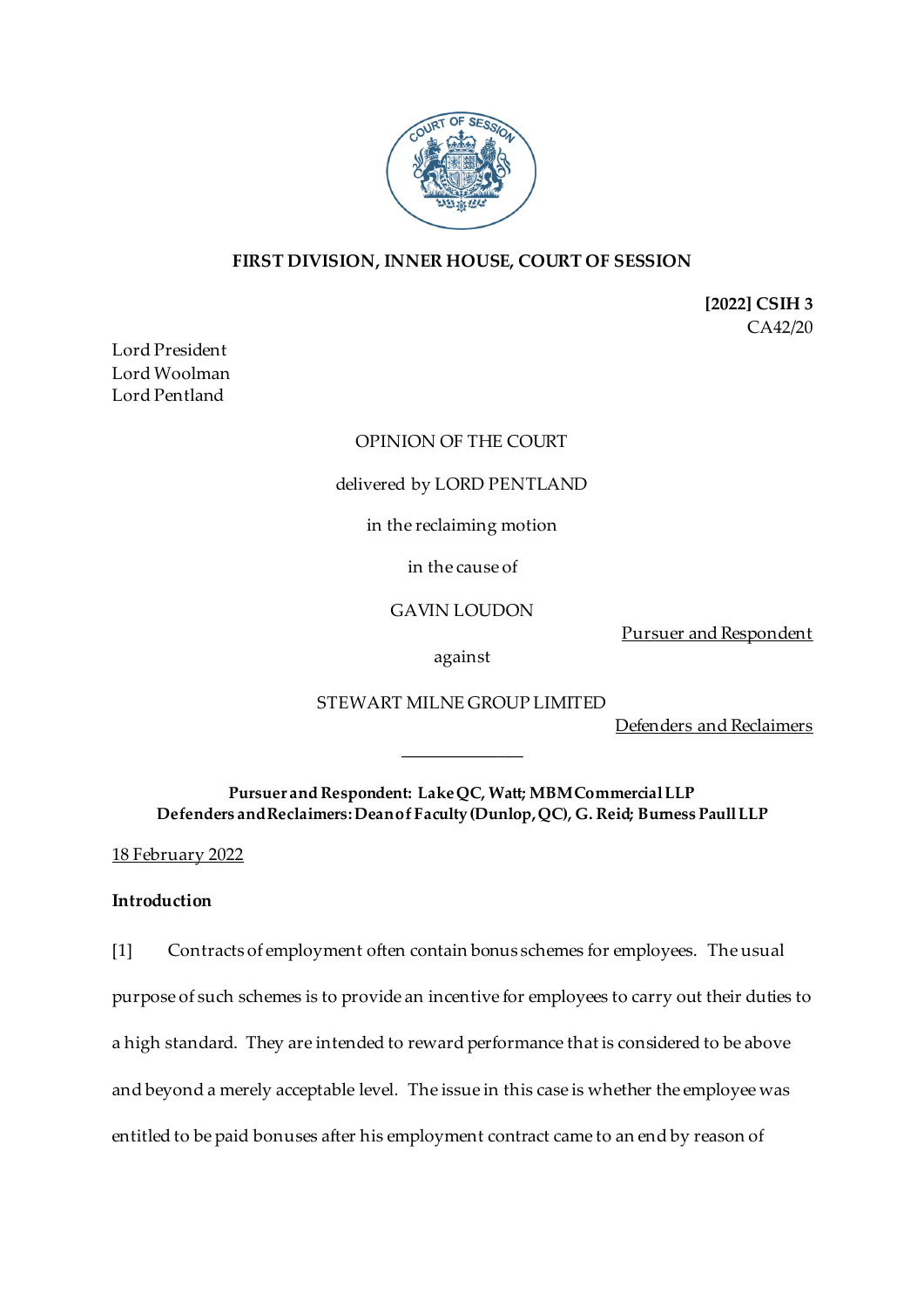agreed redundancy. The commercial judge held that he was. The employers challenge that ruling. The answer turns on a correct interpretation of the contract of employment.

### **Background**

[2] The respondent, a chartered surveyor by profession, had a long and successful career in the house building industry. A key stage in the process of developing land for housing involves finding sites, usually arable land in the greenbelt, that may be suitable in the fullness of time for new housing. Once potential sites, known as strategic land, have been identified, it can take many years, up to 20 in some cases, for planning permission to be granted for residential development and for the developers to acquire the land. The respondent explained in his unchallenged evidence that he had built up substantial skill and experience over a long career in identifying and introducing strategic land that might be suitable for future development and that the reclaimers, a house building company, considered that these attributes would be useful to them.

[3] In 1996 the respondent sold his company, Ambion Homes Limited, to the reclaimers. He had been employed as managing director of Ambion since 1991 and had a large shareholding in the company.

[4] In November 1999 the respondent entered into a contract of employment with the reclaimers. It is important to note that the respondent was 53 years of age at the time. Normal retirement age for men was then 65. It must have been obvious to all concerned that some of the strategic land projects in which the respondent would become involved would not come to fruition until after he had retired. The contract of employment was entered into against that background; it was an important feature of the factual matrix.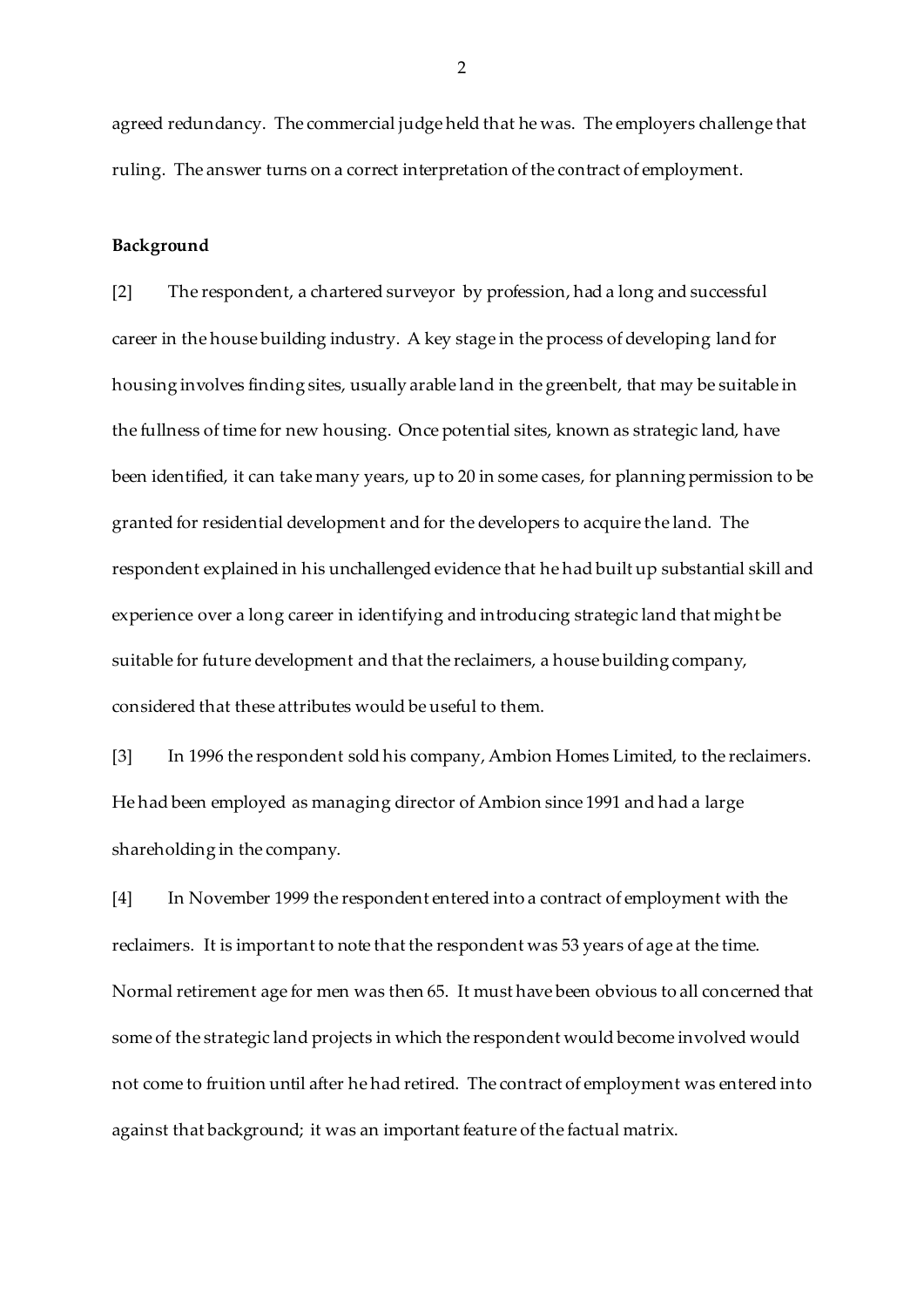[5] The contract provided that the respondent's employment had commenced on 29 March 1996. His job title was stated to be: managing director Ambion Homes Limited. He acted essentially as the director of the reclaimers' strategic land division. The respondent's role with the reclaimers was to identify suitable strategic land for ultimate acquisition and development as sites for housing. The respondent was also responsible for negotiating option agreements with landowners and obtaining planning permission, and other relevant legal and development permissions, for sites.

[6] On 31 March 2020 the respondent retired from the employment of the reclaimers because he was redundant. He did so with their agreement. He was, therefore, what is sometimes known as a "good leaver".

[7] The respondent's contract of employment with the reclaimers provided for the payment of performance bonuses where certain criteria were met in the case of sites with which he had been involved. The present dispute concerns the meaning and application of these contractual terms.

#### **The bonus provisions**

[8] Clause 6 of the respondent's contract of employment provided *inter alia* as follows:

"*6. You will be eligible for a performance bonus based on the achievement of the criteria set out here or as the Company and the Employee may otherwise agree. The parties recognise that it is not possible to predict all the circumstances in which a bonus will be payable, but a performance bonus will be payable in the following 2 circumstances:* 

*(i) Volume Bonus* 

*A bonus of £7,500 will be paid for every 100 residential units on new land controlled or purchased by the Company achieving planning permission acceptable to the Company. This new land must be identified and introduced to the company by you or otherwise included by agreement within the bonus structure where an appropriate amount of your time has been devoted to the acquisition of the new land and/or obtaining the planning permission.*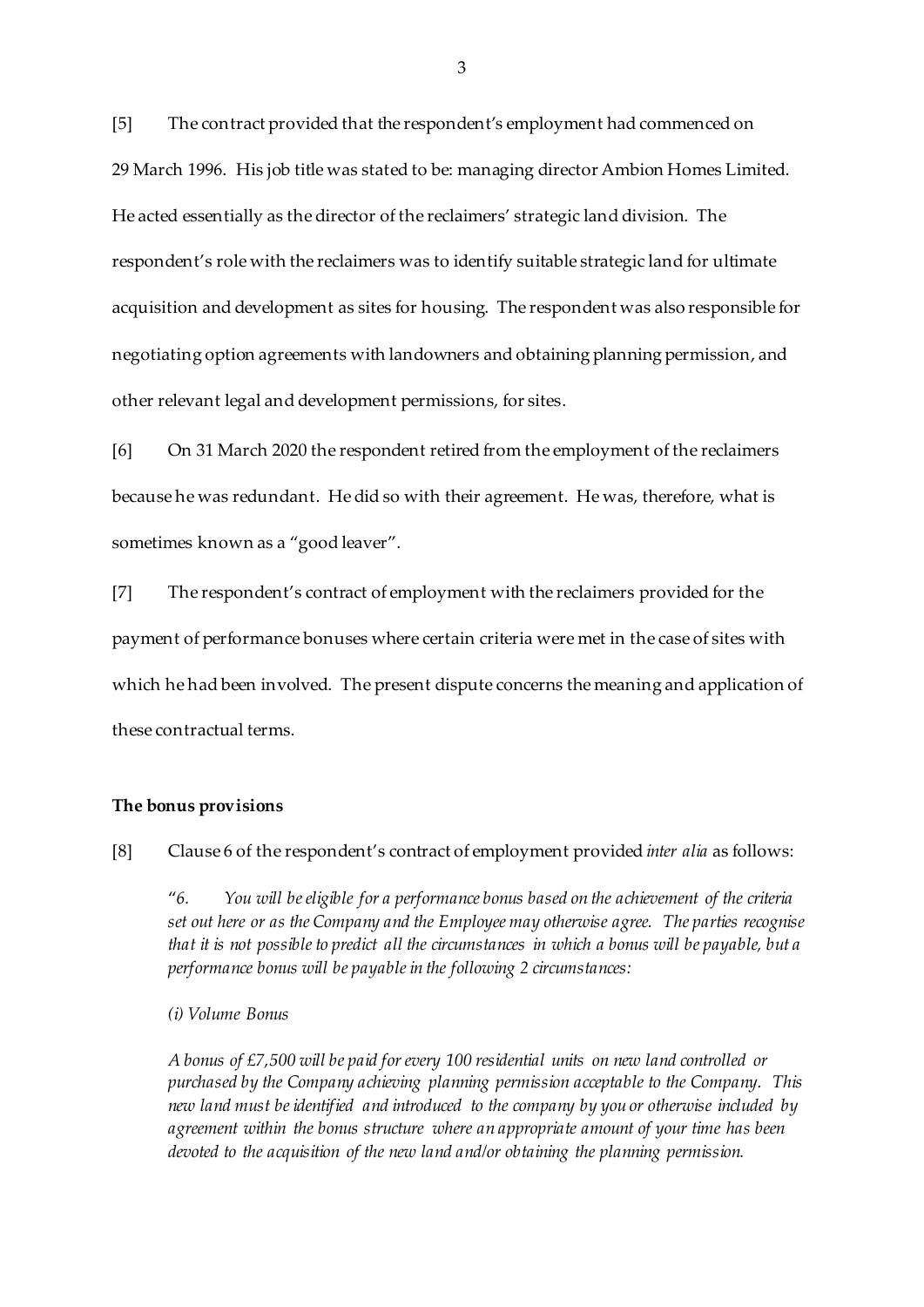*…*

*The bonus will be payable one month after the achievement of planning permission acceptable to the Company. This may be either outline planning permission or detailed planning permission (entirely dependent on the Company's decision). For the avoidance of doubt, this element of the bonus can only be paid out once in respect of any piece of land.* 

*(ii) Value Bonus* 

*This element of the bonus relates to you receiving a share of any amount under Market Value at which new land is purchased. This new land must be identified and introduced to the company by you or otherwise included by agreement within the bonus structure where an appropriate amount of your time has been devoted to the acquisition of the new land and/or obtaining the planning permission.* 

*Where new land is purchased by the Company at a Company land cost of no more than 95% of Market Value you will receive a bonus of 13.5% of the differential between full Mark et Value and the total price paid by the Company.* 

*The bonus will be payable one month after the completion of the purchase (i.e. payment of the purchase price) of the new land.* 

*…*

*In the event of you leaving the employment of the Company with the express agreement of the Company, or you retiring from the Company in line with the Company's normal retirement policy, all bonuses which are earned at that time but which have not been paid will remain due and payable on the timescale as set out in Clause 6 (i) and (ii).*"

## [9] Finally, the clause set out the following definitions and condition:

"*Definition:* 

*Market Value is the price which when used in a normal Company land appraisal calculation produces a gross margin, before overheads, but after development interest, of 15% or such other lesser margin as the Company has accepted as being appropriate to acquire the site.* 

*Company land cost is the total cost to the company of acquiring land, including all normal costs of acquisition, such as legal costs, planning and planning appeal costs, environmental audit and ground investigation costs.* 

*From the year 2001 onwards, in any year in which a payment under Clause 14 (ii) has been made to the Employee's personal pension plan, any such bonuses shall only be paid to the extent that the aggregate bonus payments payable in such year exceed £16,600. From the year 2001 onwards, if the aggregate bonus payments fall short of £16,600, any such shortfall will be deducted from aggregate bonus payments which exceed £16,600 which are earned in any future year*."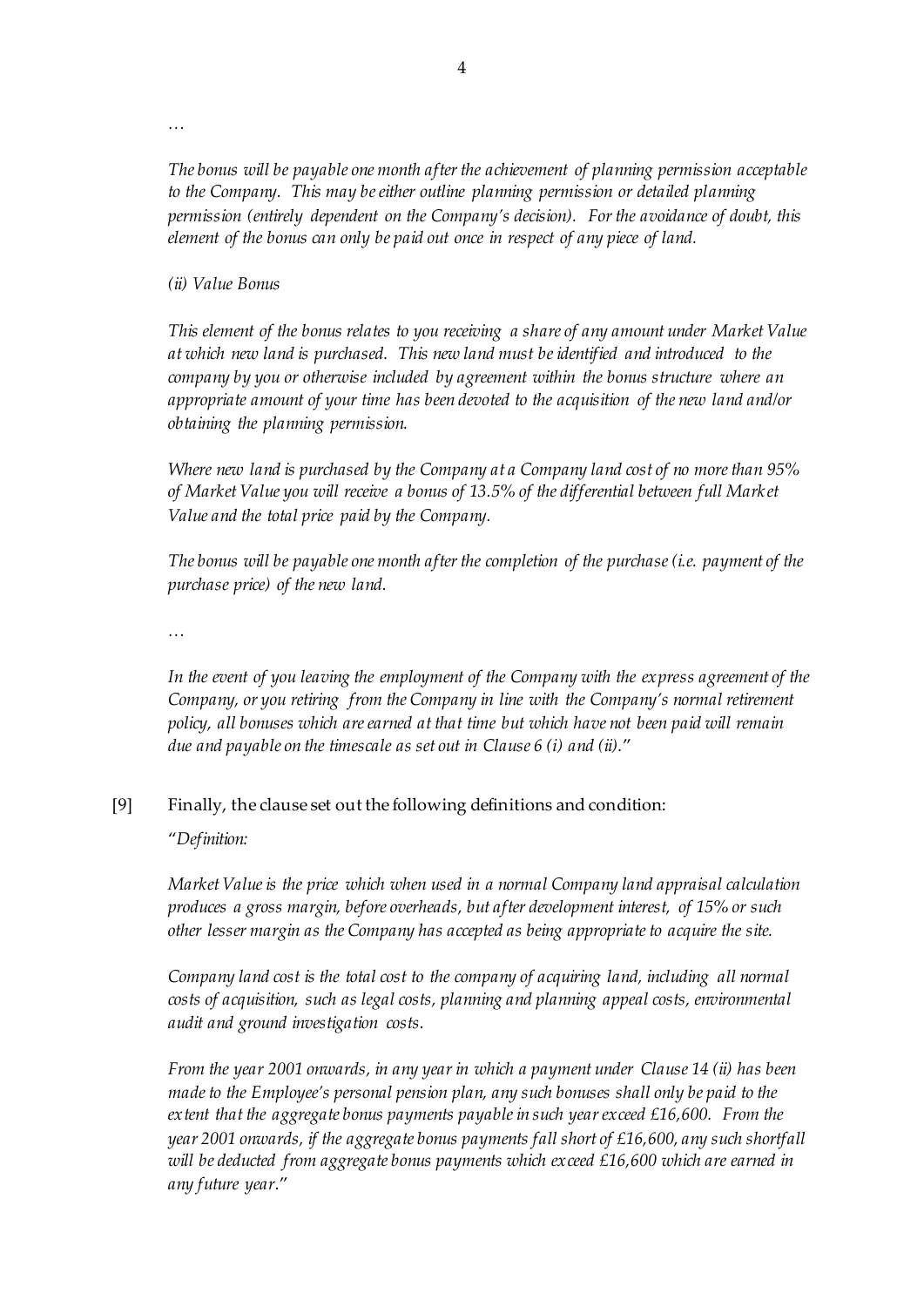#### **The commercial judge's decision**

[10] The respondent sought a number of declarators to the effect that he was entitled to bonuses under his contract of employment. For present purposes the details of the orders do not matter. Having heard evidence at a proof, the commercial judge found that the respondent had identified and introduced a number of specific sites in respect of which he was entitled to a bonus in terms of clause 6(i) in the event that planning permission for residential use of the sites came to be granted. He also held that the respondent had identified and introduced a number of other sites in respect of which he was entitled to a bonus under clause 6(ii) in the event that the reclaimers (or a person or entity they controlled or nominated) came to purchase the sites or part of them. Finally, the commercial judge held that in respect of one particular project, the Robroyston project, the respondent was entitled, as a result of a separate agreement between the parties, to a bonus of 13.5% of the management fee paid to the reclaimers by the land owners.

[11] Having made those findings the commercial judge then had to consider whether the respondent's entitlement to bonuses survived the agreed termination of his contract of employment.

[12] The commercial judge held that the respondent's contract of employment drew a distinction between (a) when a bonus was earned and (b) when it was paid. The timing of a bonus payment was linked to the grant of planning permission or to the purchase of the land; however, the earning of the bonus was not dependent on these events. All the sites which the commercial judge found to have fallen within the bonus scheme came within its first limb, that is the respondent had identified and introduced those sites. The respondent earned bonuses by his work in identifying and introducing the land; the payment of a bonus for that work was conditional on planning permission, land purchase or payment of a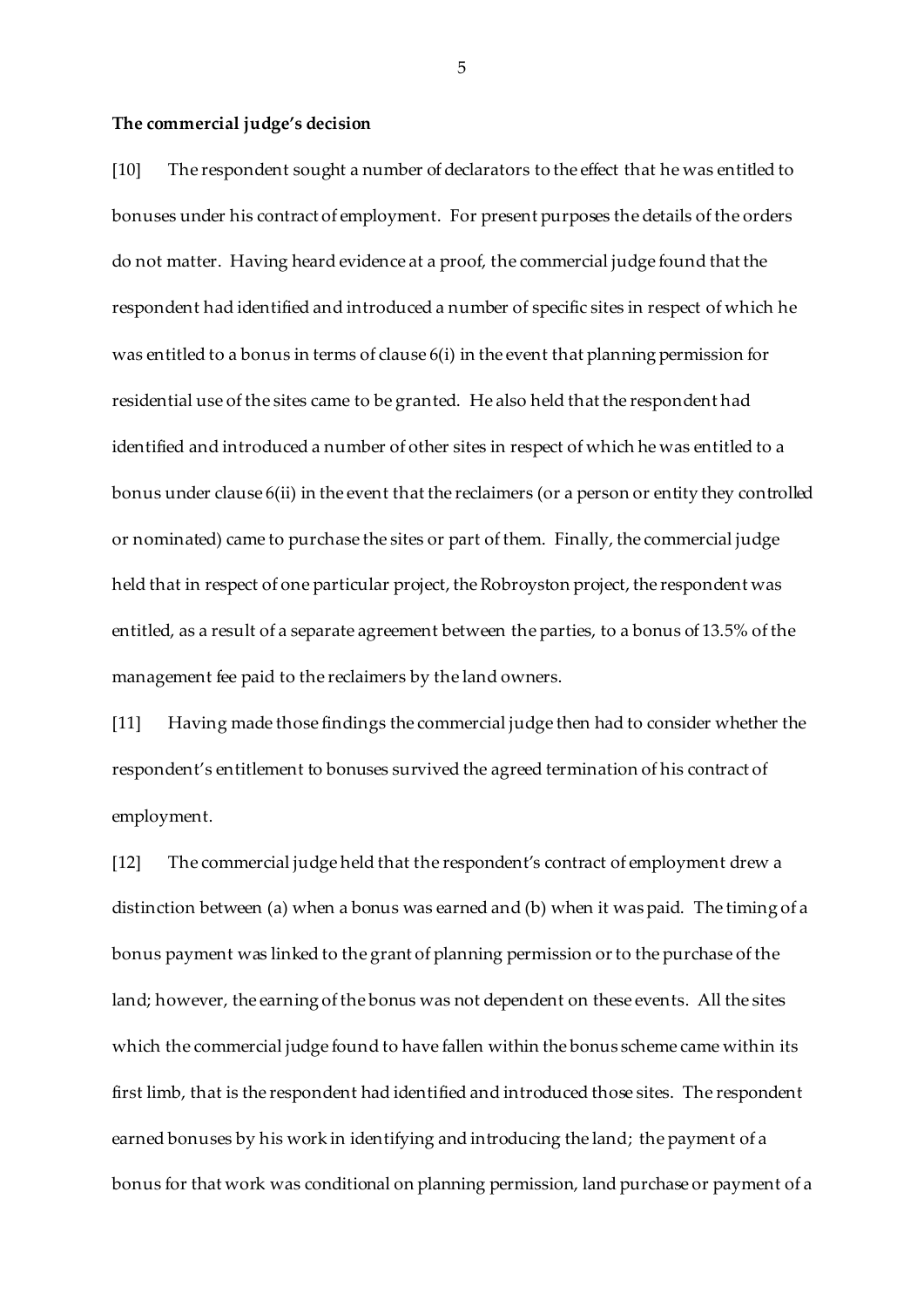management fee. If one of those conditions was satisfied after termination, it was a bonus which had been earned but not yet paid. The respondent was entitled to payment upon satisfaction of the condition, whether that happened before or after termination. Such an interpretation was consistent with the factual matrix of the construction industry. Strategic land development proceeded on a long timescale. It could take up to ten years or more to reach the stage in a project where planning permission was granted or land was acquired. Given the timescales involved, a bonus scheme which ceased to pay out on termination of employment would provide little incentive in respect of strategic land. There would then be no reason for an employee to produce exceptional performance in the last five to ten or more years before retirement, or if he was younger in the five or ten years before he thought he might leave. It would be an incentive instead to work on short-term projects rather than strategic land projects. The law was slow to allow an employer to frustrate an employee's bonus by terminating his contract (*Rutherford* v *Seymour Pierce* 2010 EWHC 375 (QB); *Noble Enterprises* v *Lieberum* (EAT) 67/98). On the reclaimers' interpretation, in the circumstances of this case, they would be permitted to deprive the respondent of his bonus merely by terminating his employment.

[13] At the proof a separate issue arose in relation to a large scale development project at Robroyston comprising the 325 acre site of a former hospital. It was agreed that the respondent had identified and introduced this site. The commercial judge found on the evidence that the parties had agreed that the respondent was entitled to a bonus of 13.5% of the management fee paid to the reclaimers by the owners of the site, a company known as Elmford Limited. These bonuses had been paid to the respondent in 2005, 2006, 2016, and 2019. The contemporaneous correspondence from the reclaimers had not challenged these payments. The bonuses were paid automatically and without question or comment (with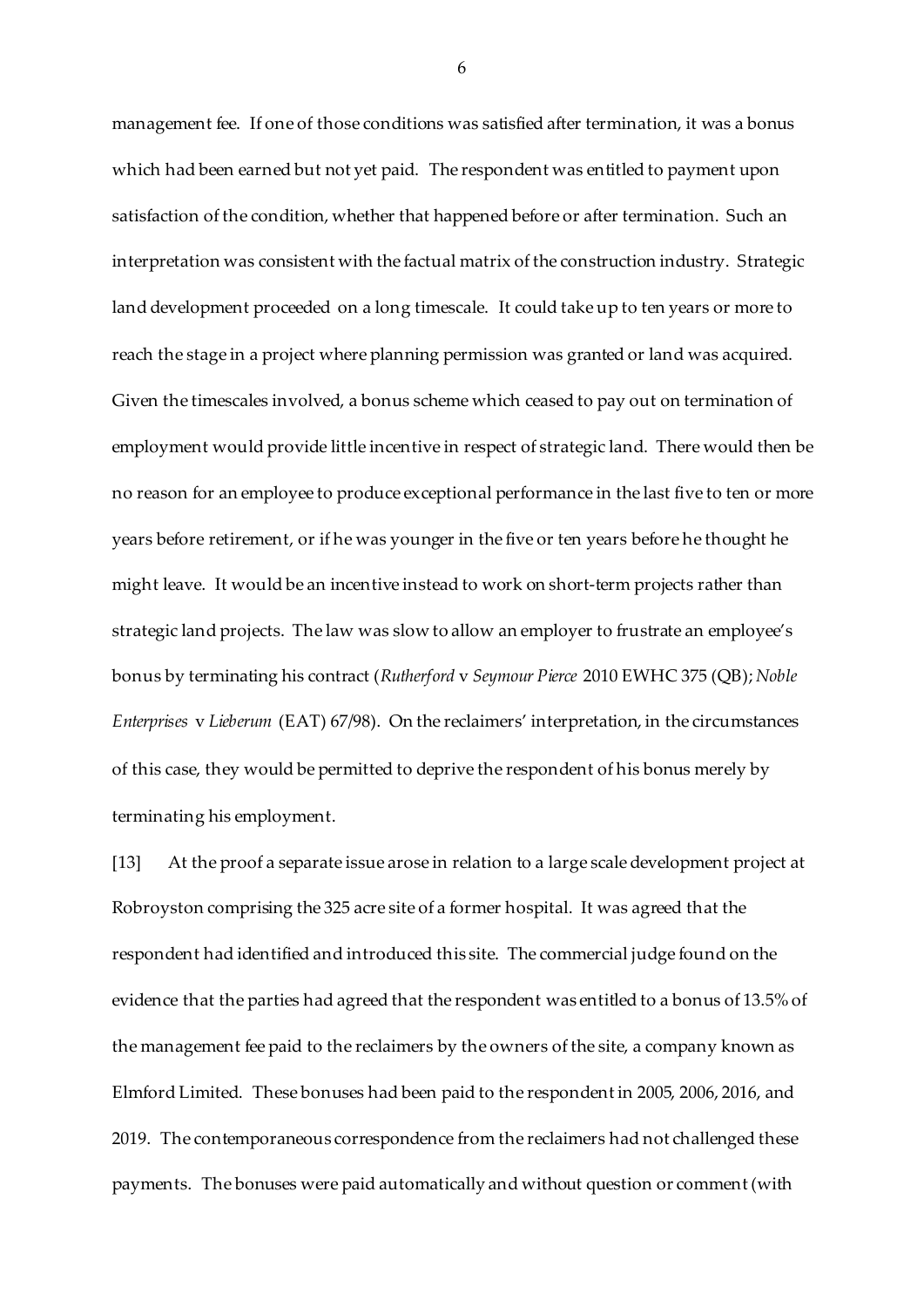the exception of one bonus claimed in 2016 which was ultimately resolved out of court on a without prejudice basis). This was inexplicable unless there had been an agreement to pay a bonus on the management fees for the Robroyston project. Accordingly, the commercial judge granted declarator that the respondent was entitled to bonuses at the 13.5% rate on management fees paid to the reclaimers for the Robroyston project.

### **The issues in the reclaiming motion**

#### *Reclaimers' submissions*

[14] Properly construed, clause 6 conferred an entitlement to a bonus only where it had been earned before termination of the contract. Reading the clause as a whole and in context, a bonus was earned where (a) the respondent had identified and introduced land to the reclaimers, and (b) acceptable planning permission had been obtained or the reclaimers had acquired the land. Any other reading would result in a bonus becoming payable in circumstances where the respondent had identified and introduced the land but no value in the land had enured to the reclaimers. That would not make commercial sense. It was incongruous to speak of a bonus being "earned" but not being payable. That was also the sense in which the word "earned" was used in the final paragraph of clause 6 in the admittedly different context of the relationship between bonus payments and contributions by the reclaimers to the respondent's personal pension plan.

[15] Identification and introduction of a site was a necessary but not a sufficient precondition for payment of a bonus. The purpose of the termination provision was to preserve the respondent's right to be paid a bonus according to the agreed timescale but only where the bonus had been earned as a result of each of the relevant preconditions having been satisfied before termination.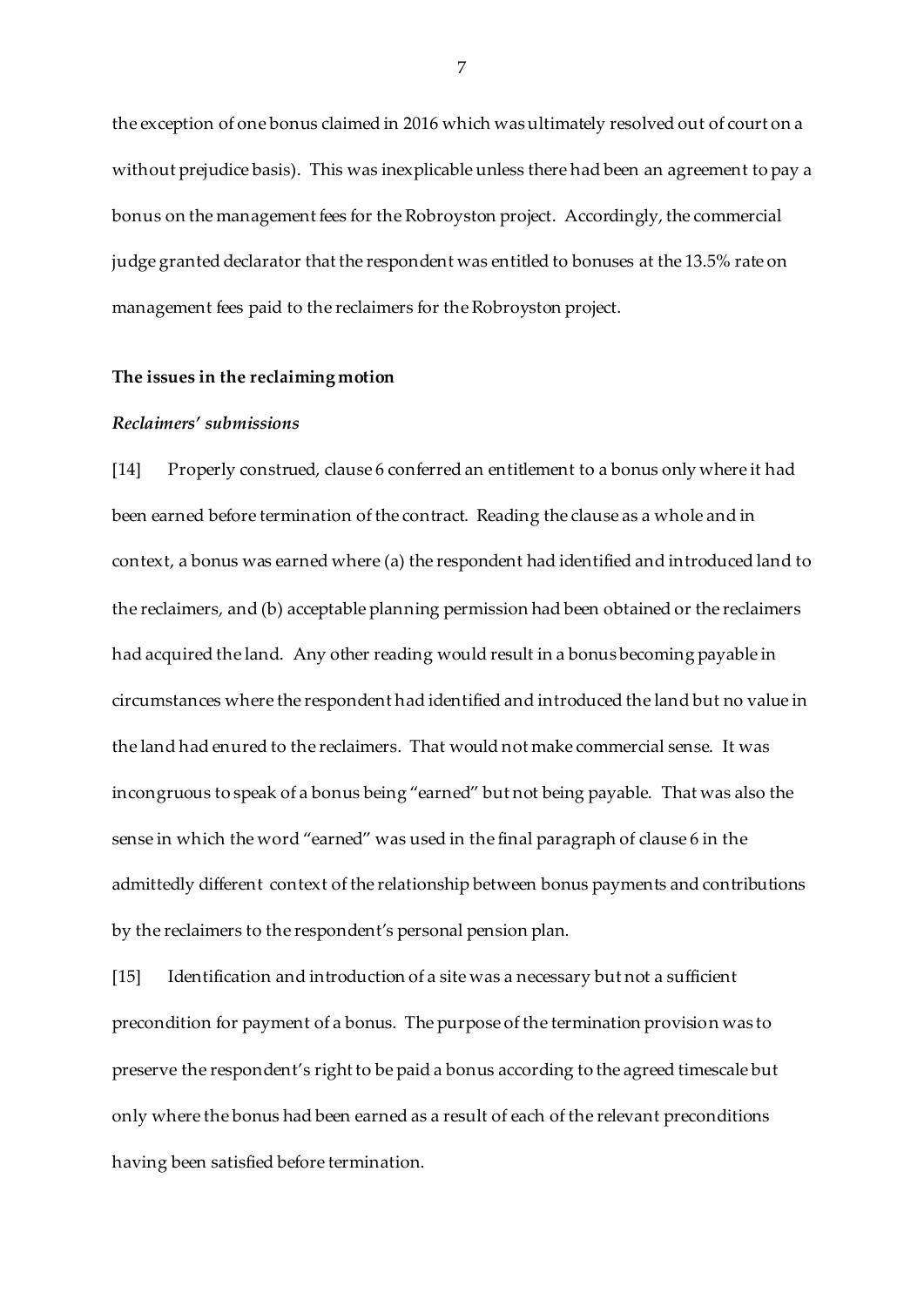[16] The commercial judge had erred by focussing too heavily on the first part of the second sentence in clause 6 (i) and (ii) and by giving insufficient attention to the first sentence. The second sentence conferred no entitlement. It was merely a restriction on the first sentence. On the other hand, without the first sentence the second sentence was meaningless. The second sentence was needed because without it a bonus would be payable even where the respondent had not made any personal contribution to the development process.

[17] The respondent's interpretation of the clause elevated a qualification on the entitlement to a bonus to the entitlement itself. It was nonsensical to say that a bonus could be earned if planning permission had not been granted or the land had not been acquired. [18] If a bonus had not become payable by the time of termination, it could not be said to remain payable. The incentive reflected in the clause was directed towards the stage at which value in the land was released to the reclaimers; that only occurred once acceptable planning permission had been obtained or the reclaimers had acquired the land. In this connection it was notable that the respondent's duties were not restricted to the stage of identification and introduction; they extended to working to obtain planning permission and other necessary consents.

[19] It was true, as the commercial judge observed, that the law was slow to allow an employer to frustrate an employee's bonus by terminating his contract. This was not relevant in the present context. The pertinent principle was that an employer could not rely upon the fact that the employee had been dismissed to avoid liability for a bonus that was otherwise payable (*Clark* v *Nomura International plc* [2000] IRLR 766, Burton J at para [38]). In the present case the bonuses claimed could not be said to be "otherwise payable" because entitlement to them had not accrued by the time that the contract was terminated.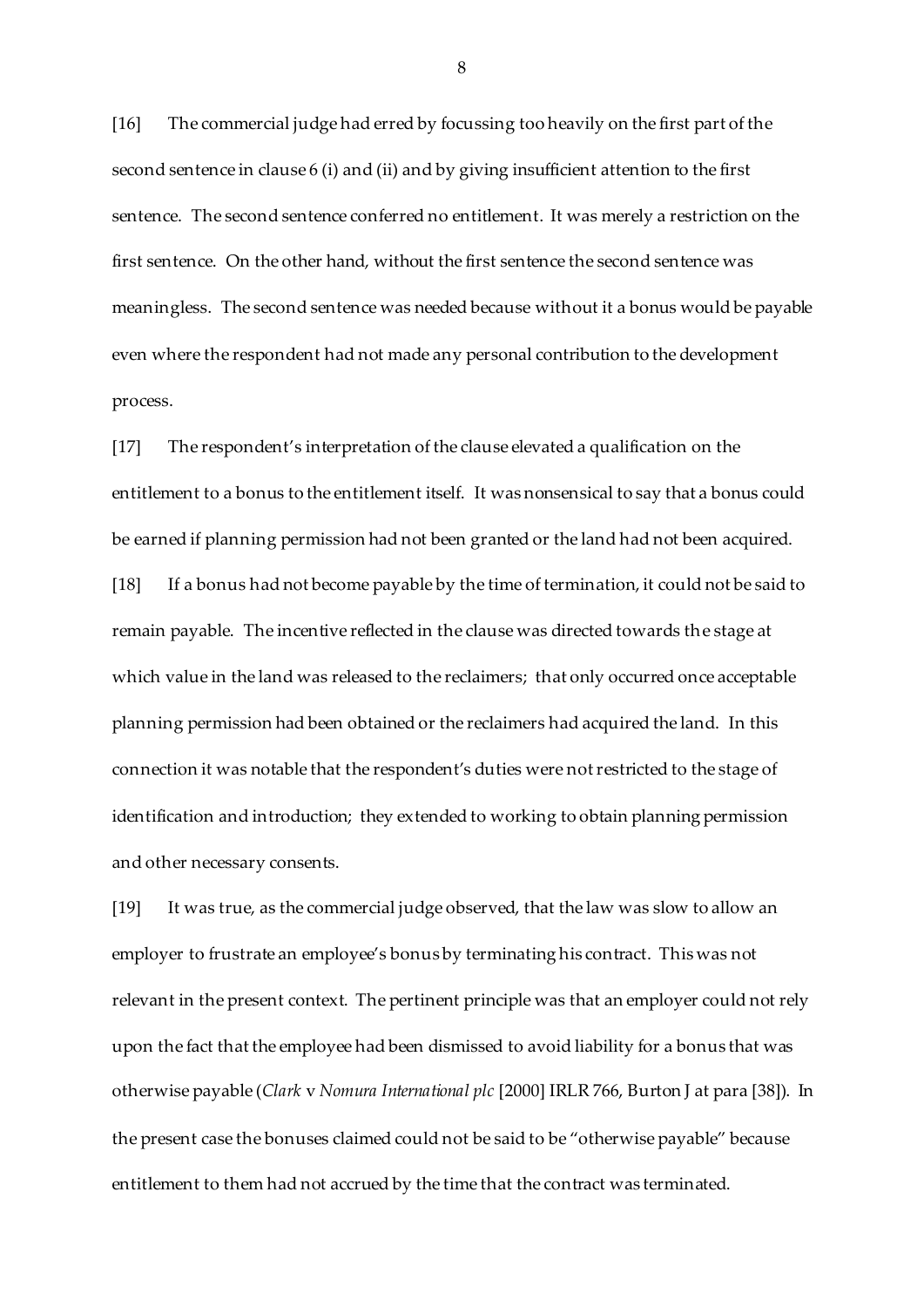[20] In response to the good leaver argument relied on by the respondent the reclaimers submitted that the termination provision created an enhanced entitlement by providing for payment after termination in circumstances where the obligation to make payment arose after the contract had come to an end. Where one party was in breach of contract, such as where he was a bad leaver, he would not be allowed to enforce the innocent party's obligation to make payment of sums falling due after the date of the breach. That was the effect of the mutuality principle (*Graham & Co* v *United Turkey Red Co* 1922 SC 533, Lord Justice-Clerk (Scott Dickson) at pp 542, 543). The termination provision, therefore, created enhanced rights over and above those available at common law. In any event, the fact that a contractual term replicated the common law could show that it was in line with commercial common sense as opposed to being contrary to it (*Ashtead Plant Hire Co Ltd* v *Granton Central Developments Ltd* 2020 SC 244, Lord Drummond Young at para [21]).

[21] The commercial judge disregarded elements of the factual matrix which supported the interpretation advanced by the reclaimers. He ought to have taken into account that the interpretation advanced by the respondent would impose a liability of uncertain scope upon the reclaimers, which could extend potentially for more than a decade. The respondent's responsibility for advancing planning applications meant that he would be incentivised to progress the applications and thereby earn bonuses before termination of his contract of employment.

[22] As regards the bonus entitlement on Robroyston management fees, the evidence at the proof was that one such fee had been paid to the reclaimers in February 2020, and the other had been paid to them in August 2021. Only the first of these could be said to have been earned before termination of the respondent's contract of employment. He was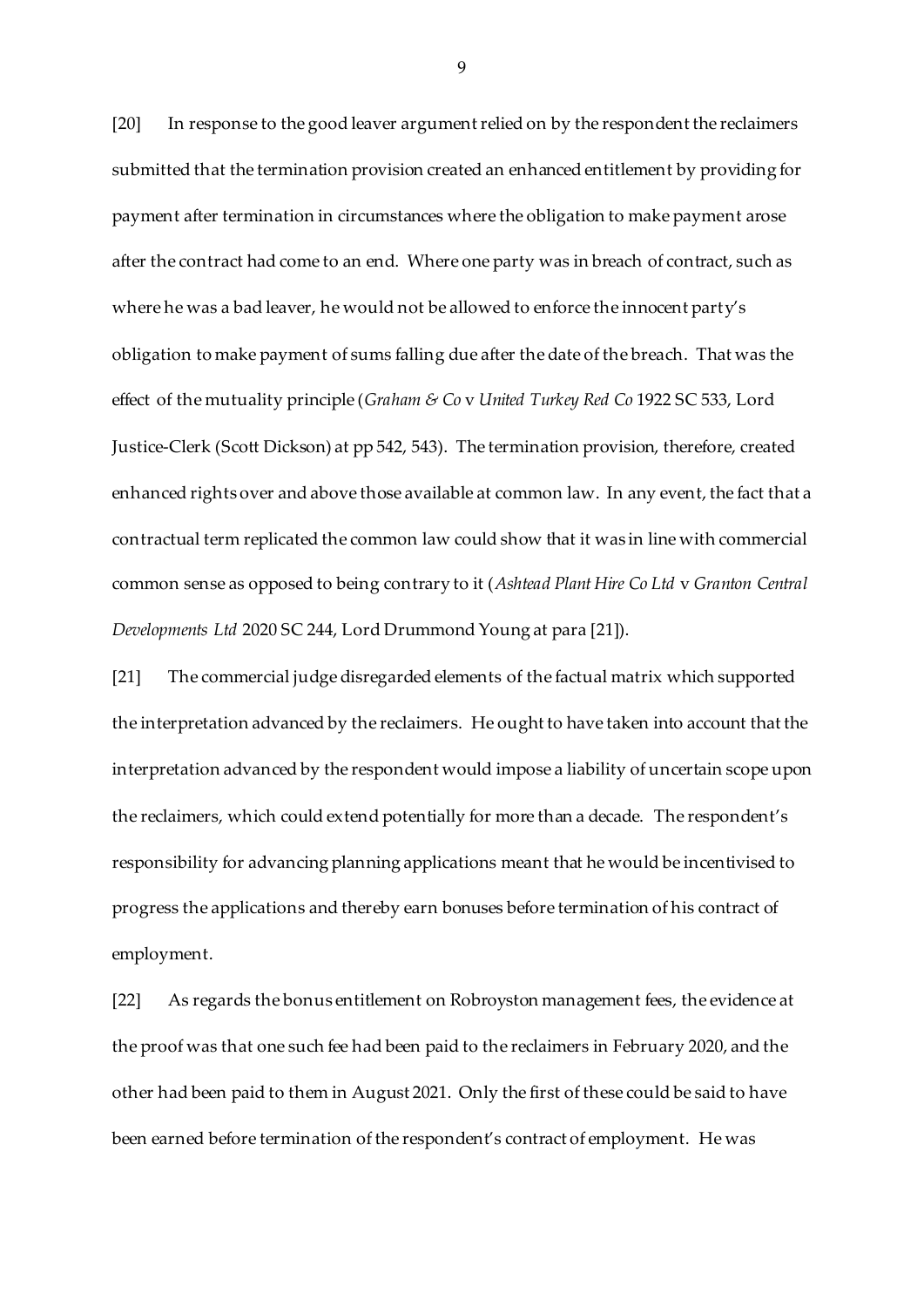entitled to a bonus in respect of the February 2020 fees but not in respect of the August 2021 fees.

#### *Respondent's submissions*

[23] Clause 6 had to be interpreted against the factual background explained in the respondent's unchallenged evidence. Development of strategic land could take up to 20 years. The critically important part of the respondent's work occurred at the outset of the process. He had no control over whether planning permission would eventually be granted. The reclaimers' approach would mean that for the last decade of the respondent's employment he would have no incentive to identify and introduce sites.

[24] The purpose of the termination provisions in clause 6 was to encourage the respondent to leave his employment at a time and on terms which suited the reclaimers. In return they had to provide the respondent with an incentive to leave on good terms. The reclaimers were wrong to equiperate a so-called bad leaver with a party who was in breach of contract. A bad leaver could be someone who left in accordance with the contractual notice provisions at a time which did not suit the employer. The respondent's contract of employment entitled him to terminate the contract on 12 months' notice (clause 8).

[25] In incorporating a clause specifically designed for good leavers, the parties must have intended to confer an advantage or benefit on the respondent, extending beyond the position which would otherwise have obtained under the common law. At common law, where rights had accrued under a contract, they were not affected by recission or cancellation of the contract (*Johnson* v *Agnew* [1980] AC 367, Lord Wilberforce at 396; *Hyundai Heavy Industries Co Ltd* v *Papadopoulos* [1980] 1 WLR 1129, Viscount Dilhorne at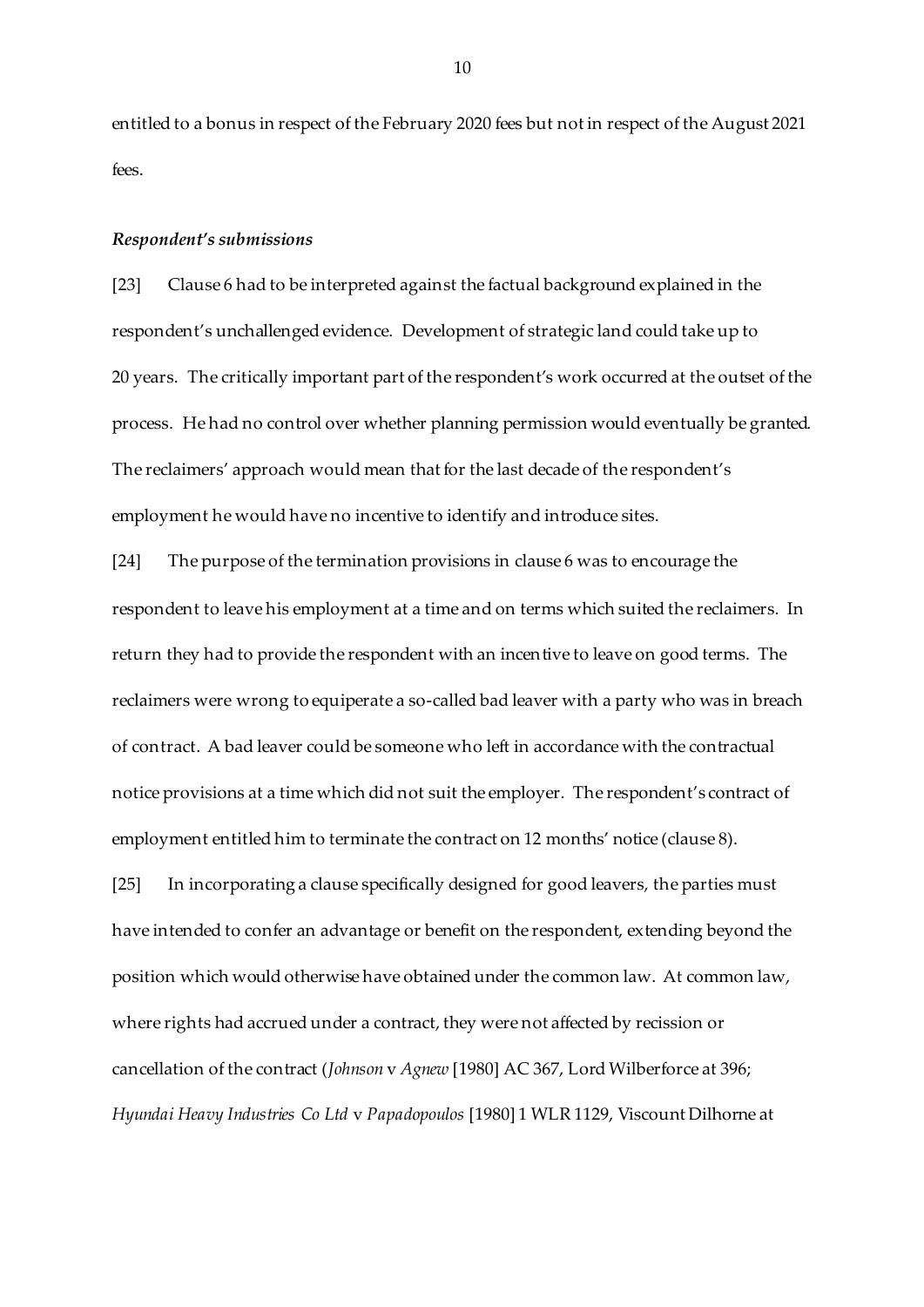1136B). If accrued rights survived termination by way of recission or cancellation, they should survive termination by agreement.

[26] Therefore, at common law, if a bonus had accrued because planning permission had been obtained or the land acquired, but it had not yet been paid, the right to payment would survive termination. The good leaver aspect of clause 6 can only have been intended to ensure that the respondent was placed in a better position that he would have been under the common law. It would not be a commercially sensible construction to assume that the clause simply restated the common law position. On that approach the clause achieved nothing.

[27] The draftsman differentiated between bonuses "earned" and bonuses "payable". The commercial judge was correct to distinguish between them. To earn something meant to obtain it in return for labour or services. It was apparent from the use of the word "earned" that the intention was to protect payment of bonuses which had not become payable by the time of termination, but in respect of which the respondent had fulfilled the role required of him so as to give rise to them if and when planning permission was granted or the land was acquired. The element of the respondent's work which was to be rewarded was that which had led to land being identified and introduced. It was when doing this work that he earned a bonus. It would have been open to the parties to structure the bonus scheme so that it reflected and rewarded his work on all stages of the process, but they had not done so.

[28] On the language of clause 6 the reclaimers' analysis was too narrow. It failed to take account of the entirety of the clause. "Earned" was an ordinary word which connoted being paid in return for doing something. The clause set out what the respondent had to do in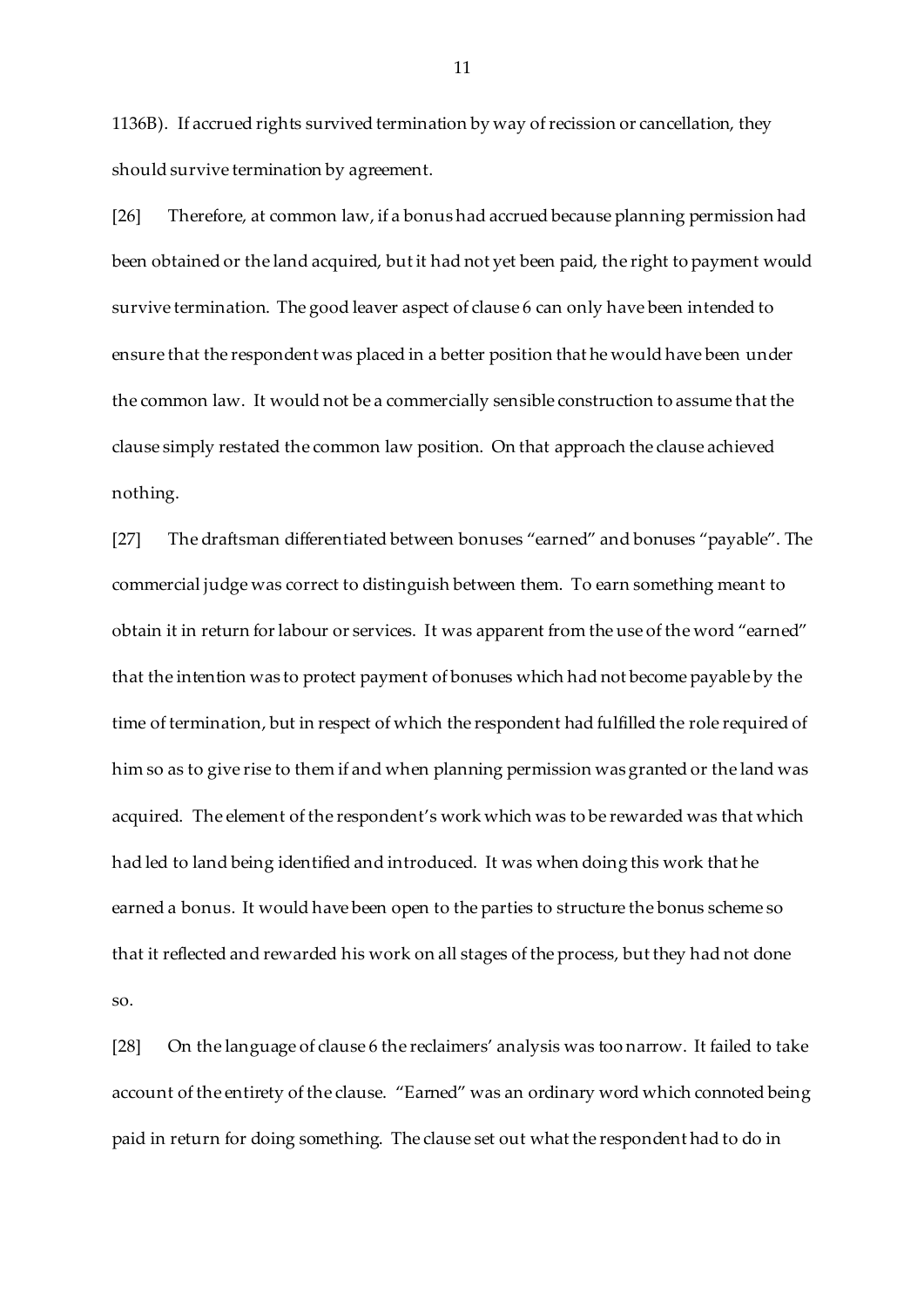order to earn payment, namely identify and introduce land to the reclaimers. That was the work which the parties had agreed to reward the respondent for.

[29] The reclaimers' emphasis on the word "remains" had two flaws: it considered particular words rather than the overall effect of the agreement; and, it took part of the clause out of context. Clauses 6(i) and 6(ii) envisaged that the bonus would be payable on a date some time after the work giving rise to the entitlement had been undertaken, and the leaver clause stipulated that this should "remain" the position after termination.

[30] The reclaimers' suggestion that a requirement to pay bonuses some time after termination did not accord with business sense was no more than an unsupported assertion. The provisions had been operated by the parties without difficulty between 1999 and 2020. They were not disproportionate and did not operate in an unpredictable way. The reclaimers' approach would result in their obtaining an unjustified windfall from the respondent's work, for which he would not be properly rewarded. The fact that the reclaimers might remain liable to pay bonuses for an extended period was consistent with the nature of their business. The law expects commercial parties to conduct their affairs in a manner which makes their agreement work; the courts would not shy away from enforcing a bargain because of claimed difficulty (*R & J Dempster Ltd* v *Motherwell Bridge & Engineering* 1964 SC 308; *Royal Bank of Scotland* v *Carlyle* 2015 SC (UKSC) 93).

[31] It was no part of the respondent's case that planning permission for the sites had been obtained, nor that they had been purchased by the reclaimers prior to the date of termination of his employment. No payment was sought in the present proceedings. The respondent's case was that his entitlement to bonuses remained and could crystallise when planning permission was granted or when the relevant sites were acquired.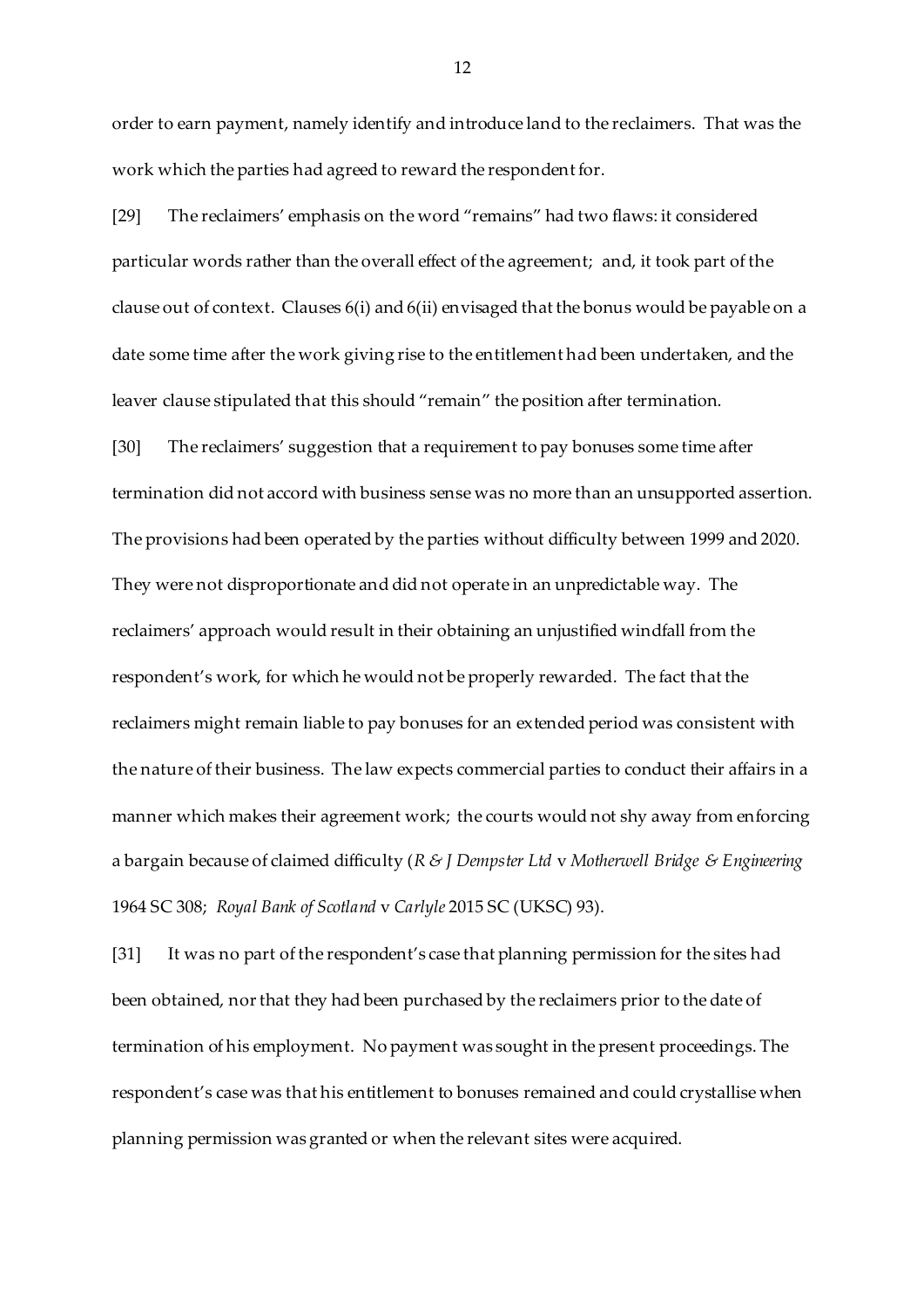[32] Finally, the management fee bonuses for Robroyston were earned by the respondent when he identified and introduced the site. The commercial judge found that there was agreement these bonuses would be 13.5% of the management fee received by the reclaimers. His approach to this issue was correct.

#### **Analysis and decision**

[33] It is unnecessary to embark on another review of the extensive case law on interpretation of contracts. The principles are well established and in recent years have been the subject of much reiteration and judicial analysis. In 2018 the Scottish Law Commission concluded that there was no need for legislation on the interpretation of contracts in view of the fact that judicial decisions had clarified the correct approach to be taken (*Report on Review of Contract Law: Formation, Interpretation, Remedies for Breach, and Penalty Clauses* (Scot Law Com No 252)). The pertinent principles were helpfully drawn together by Lord Drummond Young in delivering the opinion of an Extra Division of the Inner House in *Ashtead Plant Hire Co Ltd* v *Granton Central Developments Ltd* 2020 SC 244, paras [9] to [17]. First, a contact must be construed contextually; words in a contractual provision can only be properly understood when they are read against the background of the contextual setting in which they were used by the parties to the contract. Second, interpretation of a contract is an objective exercise. A clause in a contract must be given the meaning which a reasonable person in the position of the parties at the time they entered into the contract would have given the words used in the clause. A corollary of this is that the subjective understanding of the words by one (or more) of the parties is irrelevant. Third, a court should have regard to the fundamental objectives that reasonable persons in the parties' position would have had in mind at the time of the contract; in short construction is a purposive exercise. Finally,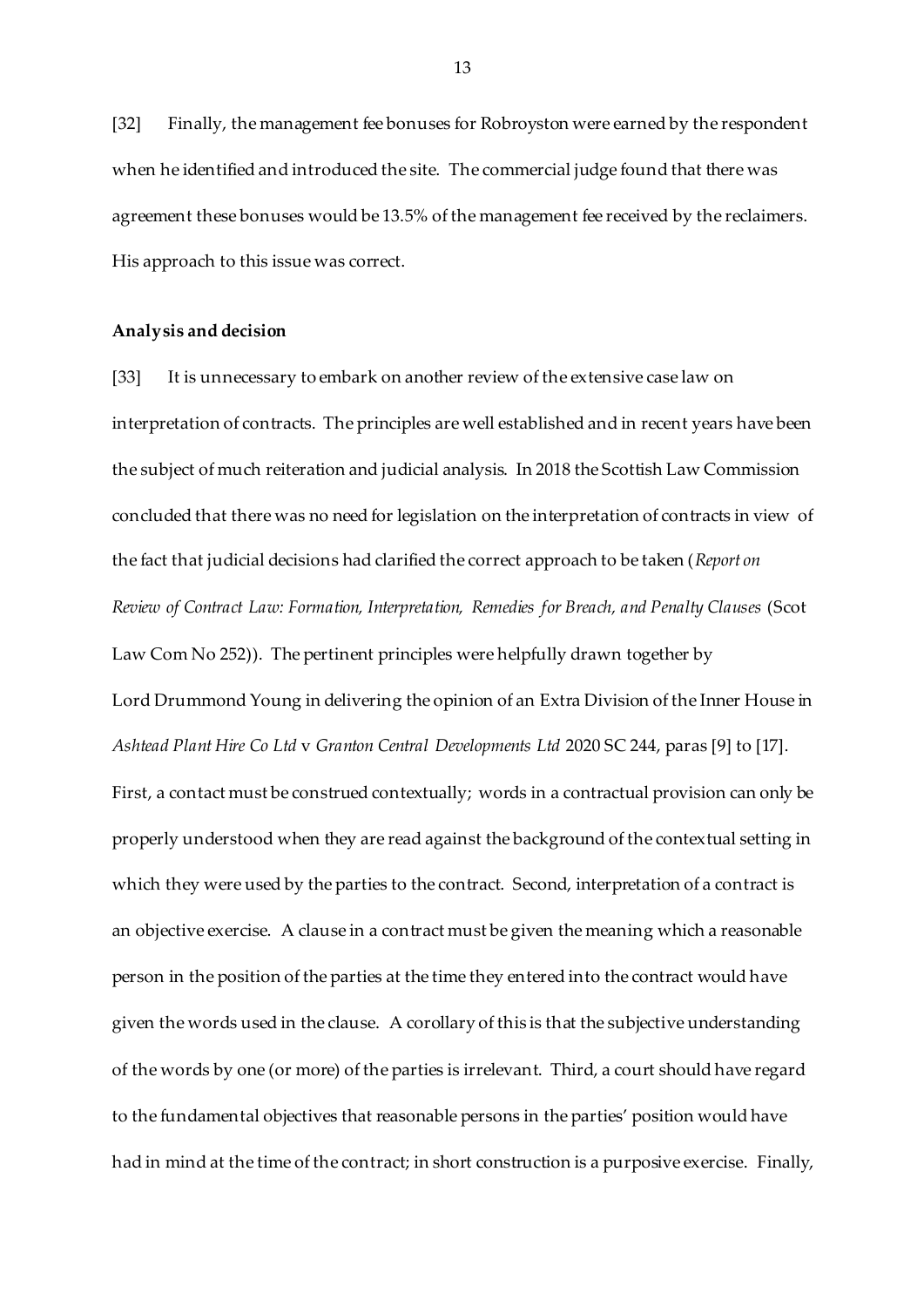where words are capable of bearing more than one meaning the court is entitled to adopt the meaning which best aligns with commercial (or business) common sense.

[34] Applying these principles to the present case, it is important to recall that the respondent was 53 years old at the time the parties entered into the contract. He could therefore reasonably have expected to continue working for the reclaimers for around 12 years; that would have taken him up to the then prevailing normal retirement age of 65. In these circumstances it would have been obvious to the parties that many of the strategic land development projects which the respondent was responsible for identifying and introducing would not be likely to come to fruition during the remainder of his working life. Therefore there was a real likelihood that the respondent would not receive any bonus for sites he had succeeded in identifying and introducing unless the reclaimers remained liable after termination of the contract to pay bonuses at the time when the projects crystallised. [35] From the reclaimers' perspective, it would have made sense for them to have some leverage over when the respondent left their employment. They could achieve this objective

materialised after his employment ended, but only where he ceased employment at a time that suited the reclaimers' business needs.

by conferring on the respondent the entitlement to receive bonuses where a project

[36] Bearing these factors in mind, it is notable that clause 6 sets out specific and tailored provisions governing what the respondent's entitlement to bonuses would be in circumstances where he left the employment of the reclaimers on good terms. It is reasonable to assume that the parties must have considered at the time when they entered into the contract that it would be appropriate for some concrete benefit to flow to the respondent in the event that he left the employment of the reclaimers in such circumstances. Otherwise, why include these provisions? It seems unlikely that the intention was simply to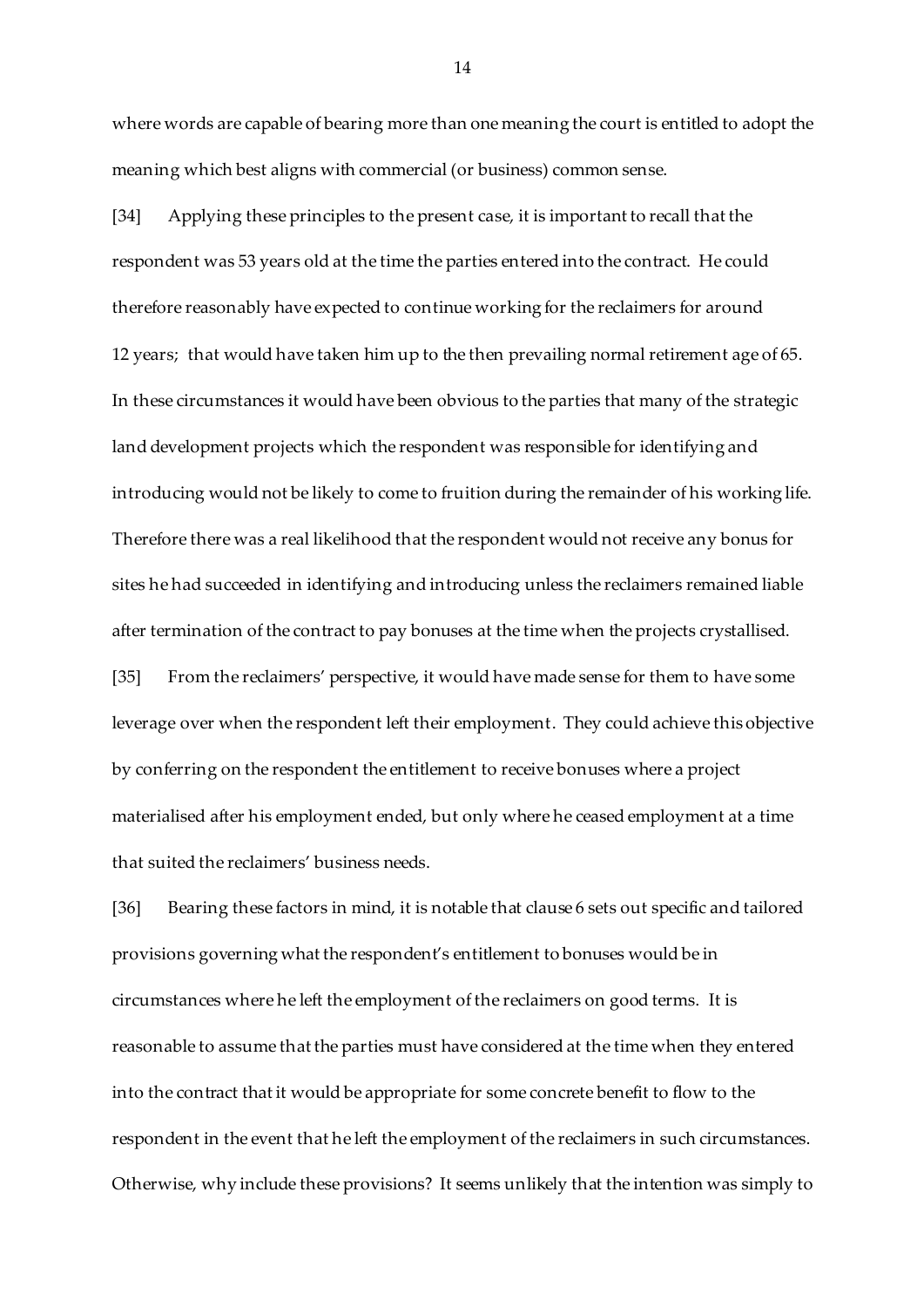restate what the rights of the respondent would be under the common law. As Lord Drummond Young observed in *Ashtead Plant Hire Co Ltd* at para [21], the main substantive terms of a contract will usually be the subject of specific negotiation and legal advice. In the present case the contract was drafted by lawyers instructed by the reclaimers. The bonus scheme set out in substantial detail in clause 6 must be regarded as a substantive clause. There is no presumption or rule of construction that such clauses should be taken merely to replicate the common law.

[37] What then was the benefit to which the respondent would become entitled where, to quote the words of the relevant part of clause 6, he left the reclaimers' employment "with the express agreement of the company or (retired) from the Company in line with the Company's normal retirement policy …"?

[38] To answer this question it is appropriate to begin by asking what the rights of the respondent would have been in the event that he were to leave the reclaimers' employment without their express agreement or otherwise than in accordance with their normal retirement policy. The respondent could, for example, have exercised his right to terminate the contract by giving 12 months notice, as he was entitled to do by virtue of clause 8. He did not require to obtain the reclaimers' agreement to such a course of action. He would then be a so-called bad leaver, but he would not be in breach of contract. Suppose that before the termination date in such circumstances (a) the respondent had identified and introduced a site; (b) planning permission for residential development of the land in terms that were acceptable to the reclaimers had been granted; but (c) the bonus had not yet been paid to the respondent. Would he have been entitled to a volume bonus under clause 6 in the absence of the termination provisions?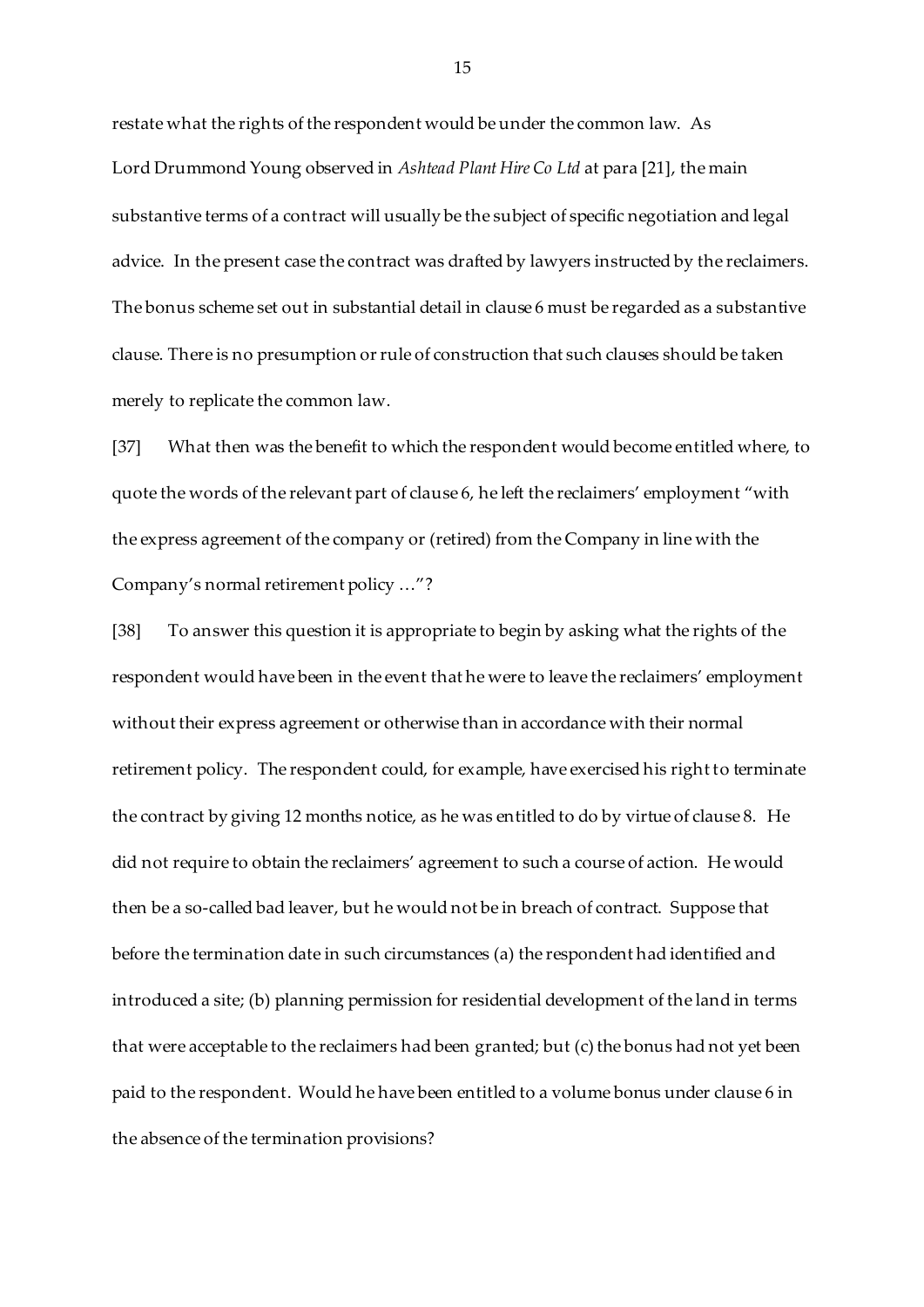[39] The answer is that under the common law he would. This is because where rights have already accrued under a contract, they are not affected by rescission or termination of the contract. In *Johnson* v *Agnew* [1980] AC 367 Lord Wilberforce at 396 approved what Dixon J. had said in the High Court of Australia in *McDonald* v *Dennys Lascelles Ltd* (1933) 48 CLR 457:

"When a party to a simple contract, upon a breach by the other contracting party of a condition of the contract, elects to treat the contract as no longer binding upon him, the contract is not rescinded as from the beginning. Both parties are discharged from the further performance of the contract, but rights are not divested or discharged which have already been unconditionally acquired. Rights and obligations which arise from the partial execution of the contract and causes of action which have accrued from its breach alike continue unaffected."

[40] In *Hyundai Heavy Industries* v *Papadopoulos* [1980] 1 WLR 1129 Viscount Dilhorne said

at 1136B:

"I conclude that save in the case of sales of land and goods and where there has been a total failure of consideration, it was the law prior to the decision in *Lep Air Services Ltd* v *Rolloswin Investments Ltd* [1973] AC 331 that cancellation or rescission of a contract in consequence of repudiation did not affect accrued rights to the payment of instalments of the contract price unless the contract provided that it was to do so."

His Lordship went on to consider the case of *Lep Air Services* and concluded that it did not

alter the law on accrued rights (page 1137E-F).

[41] As the reclaimers observed in their submissions, both these cases concerned parties who were in breach of contract. There may be circumstances in which a party who is breach will not be permitted to enforce the innocent party's obligation to make payment of sums falling due after the breach (*Graham & Co* v *United Turkey Red Co* 1922 SC 533). What the reclaimers' submissions failed to recognise, however, is that a bad leaver is not necessarily someone who is in breach of contract. The accrued rights of a bad leaver, who is not in breach, will survive termination by way of rescission or cancellation of the contract. They would do so even if the termination provisions in clause 6 had not been included in the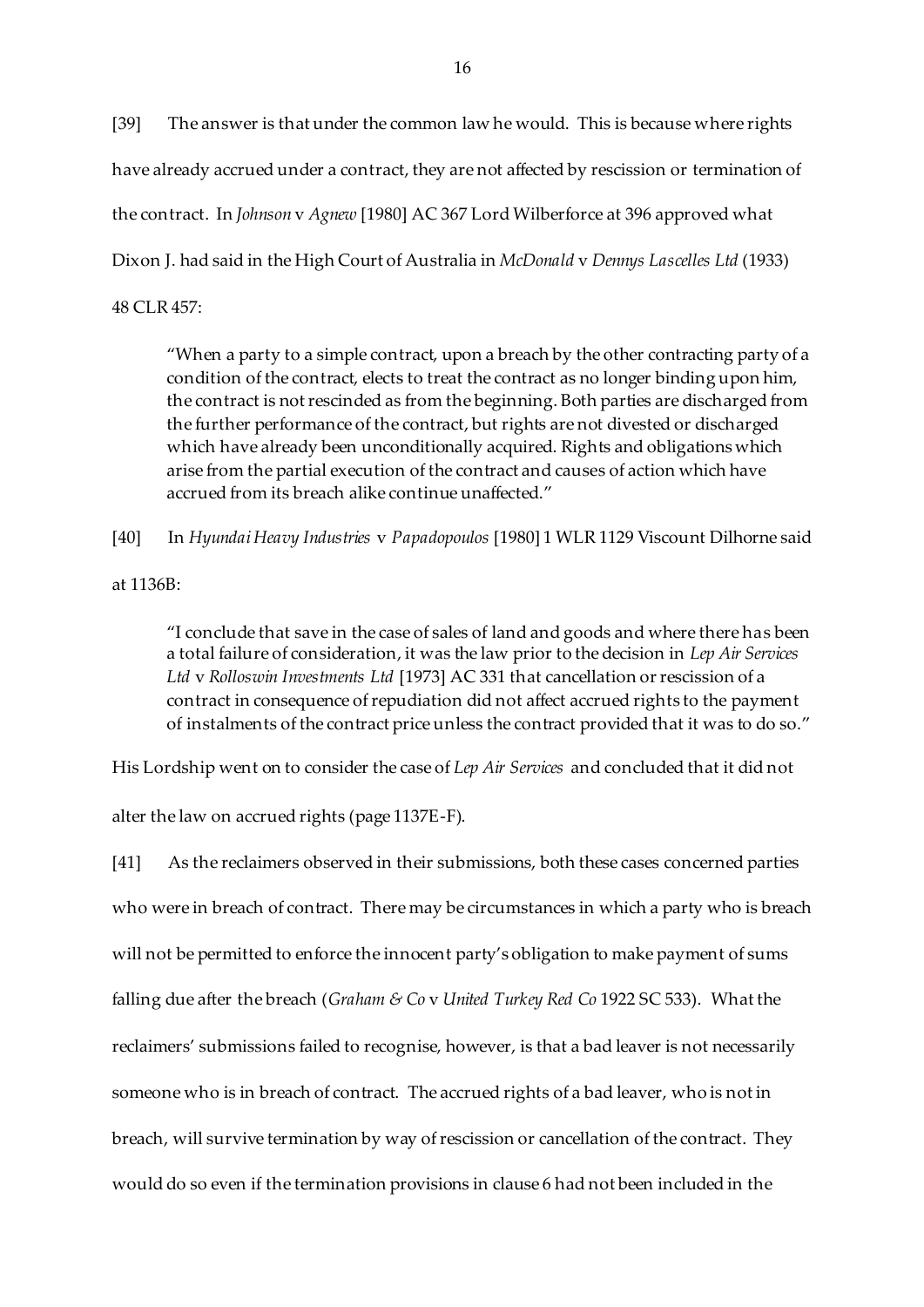contract. The same must be true in the case of a good leaver. So, the purpose of the termination provisions may reasonably be inferred to have been to achieve an advantage for a good leaver extending beyond what would have been his rights under the common law. The aim of those provisions was to put him in a better position than he would have been in as regards entitlement to receive bonuses which had become payable but had not in fact been paid by the date of termination of the contract. On the reclaimers' approach to the construction of clause 6 the respondent, as a good leaver, would derive nothing of value from the termination provisions and the clause would be stripped of any sensible commercial purpose. Good leavers and bad leavers would have the same rights on the reclaimers' approach. By contrast on the respondent's approach the good leaver would be entitled to a meaningful advantage.

[42] It can thus be seen that the respondent's approach to construction of clause 6 makes sound commercial sense whereas the reclaimers does not. On the reclaimers' approach the respondent would not be entitled to a bonus for sites he identified and introduced that came to fruition after the end of his employment even in circumstances where he left their employment by agreement. He would have no incentive to leave on good terms. Nor would he have any incentive to identify and introduce sites during the final decade of his employment.

[43] Having regard to these aspects of the commercial *realpolitik*, it is entirely reasonable to read the word "earned" where it appears in the phrase "all bonuses which are earned at that time but which have not been paid will remain due and payable on the timescale as set out in Clause 6 (i) and (ii)" as meaning what the respondent contends for. That is that the word refers in that context to bonuses for sites where the respondent had performed prior to termination of the contract the sole obligation incumbent on him under clause 6, namely the